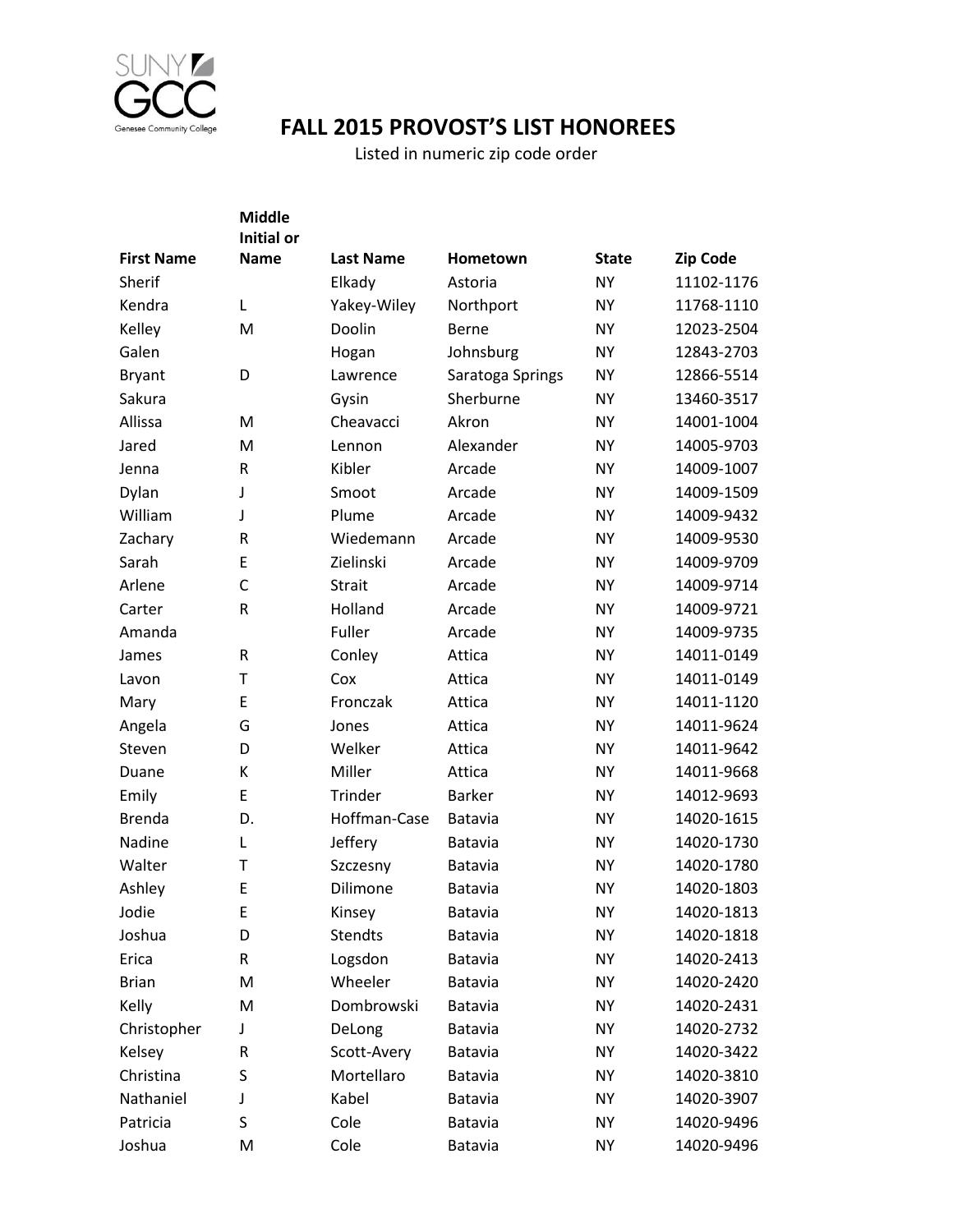| Lynette        | К           | Celedonia      | Batavia             | <b>NY</b> | 14020-9501 |
|----------------|-------------|----------------|---------------------|-----------|------------|
| Tessa          | L           | <b>Busch</b>   | Corfu               | <b>NY</b> | 14036-0063 |
| Anna           | L           | Yoder          | Corfu               | <b>NY</b> | 14036-9673 |
| Derek          | T           | Cory           | Corfu               | <b>NY</b> | 14036-9720 |
| Sebastian      | Ε           | Shaver         | Corfu               | <b>NY</b> | 14036-9783 |
| Savannah       | N           | Van Son        | Darien Center       | <b>NY</b> | 14040-9741 |
| Kodian         | F           | <b>Becker</b>  | Darien Center       | <b>NY</b> | 14040-9741 |
| Lesley         | S           | <b>Hicks</b>   | Delevan             | <b>NY</b> | 14040-9757 |
| Shauna         |             | Weber          | East Aurora         | <b>NY</b> | 14052-1108 |
| Kimberly       | L           | Schue          | East Aurora         | <b>NY</b> | 14052-2730 |
| Michelle       | С           | Miller         | East Bethany        | <b>NY</b> | 14054-9777 |
| Shannon        | M           | <b>Stearns</b> | <b>East Concord</b> | <b>NY</b> | 14055-9724 |
| Courtney       | L           | Helmich        | <b>East Concord</b> | <b>NY</b> | 14055-9734 |
| Gabe           | T           | Stempin        | Elba                | <b>NY</b> | 14058-9501 |
| Claudia        | M           | Klink          | Elba                | <b>NY</b> | 14058-9600 |
| Olivia         | L           | Lawrence       | Freedom             | <b>NY</b> | 14065-9738 |
| <b>Brianna</b> | T           | Nicometi       | Freedom             | <b>NY</b> | 14065-9744 |
| Danielle       | E           | Kinney         | Java Village        | <b>NY</b> | 14083-0181 |
| Alyssa         | $\mathsf R$ | Olsen          | Java Village        | <b>NY</b> | 14083-9555 |
| Danielle       | M           | Zale           | Lancaster           | <b>NY</b> | 14086-3420 |
| Karlyn         | M           | Finucane       | Lancaster           | <b>NY</b> | 14086-9729 |
| Morgan         | К           | Ripley         | Lockport            | <b>NY</b> | 14094-6242 |
| <b>Brendan</b> | P           | O'Brien        | Lyndonville         | <b>NY</b> | 14098-9421 |
| Bambi          | L           | Heideman       | Lyndonville         | <b>NY</b> | 14098-9676 |
| Jordan         | C           | Harter         | Machias             | <b>NY</b> | 14101-9798 |
| Kimberly       | P           | Eick           | Medina              | <b>NY</b> | 14103-1562 |
| Maureen        | А.          | Moriarty       | Medina              | <b>NY</b> | 14103-1604 |
| Julia          | C           | Holland        | Medina              | <b>NY</b> | 14103-1743 |
| Emma           | J           | Gardner        | Medina              | <b>NY</b> | 14103-9647 |
| Melinda        | G           | Pitcher        | Medina              | <b>NY</b> | 14103-9663 |
| Rebecca        | A           | Robinson       | Medina              | <b>NY</b> | 14103-9684 |
| Alissa         | N           | Anderson       | Medina              | <b>NY</b> | 14103-9748 |
| Athan          | J           | Brown          | Middleport          | <b>NY</b> | 14105-1208 |
| Matthew        | J           | DaBella        | Middleport          | <b>NY</b> | 14105-9303 |
| Brittany       | A           | Manicki        | Middleport          | <b>NY</b> | 14105-9647 |
| Austin         | J           | Schroeder      | Oakfield Park       | <b>NY</b> | 14125-1113 |
| Anna           | G           | Updike         | <b>Orchard Park</b> | <b>NY</b> | 14127-3704 |
| Abby           | M           | Kubiak         | <b>Orchard Park</b> | <b>NY</b> | 14127-3942 |
| Hannah         | M           | Walker         | Springville         | <b>NY</b> | 14141-1320 |
| Stacy          | L           | Whalen         | Stafford            | <b>NY</b> | 14143-9507 |
| Christina      | S.          | <b>Brydges</b> | Stafford            | <b>NY</b> | 14143-9525 |
| <b>Britney</b> | S           | Caldwell       | <b>Buffalo</b>      | <b>NY</b> | 14207-1554 |
| Thomas         | J           | Gant           | <b>Buffalo</b>      | <b>NY</b> | 14215-2125 |
| Andre          | C           | Davis          | <b>Buffalo</b>      | <b>NY</b> | 14215-2722 |
| Richard        | J           | Rivera         | <b>Buffalo</b>      | <b>NY</b> | 14218-1620 |
| <b>Brian</b>   | J           | Masterson      | <b>Buffalo</b>      | <b>NY</b> | 14218-2305 |
| Carina         | S           | Celestino      | Lackawanna          | <b>NY</b> | 14218-2406 |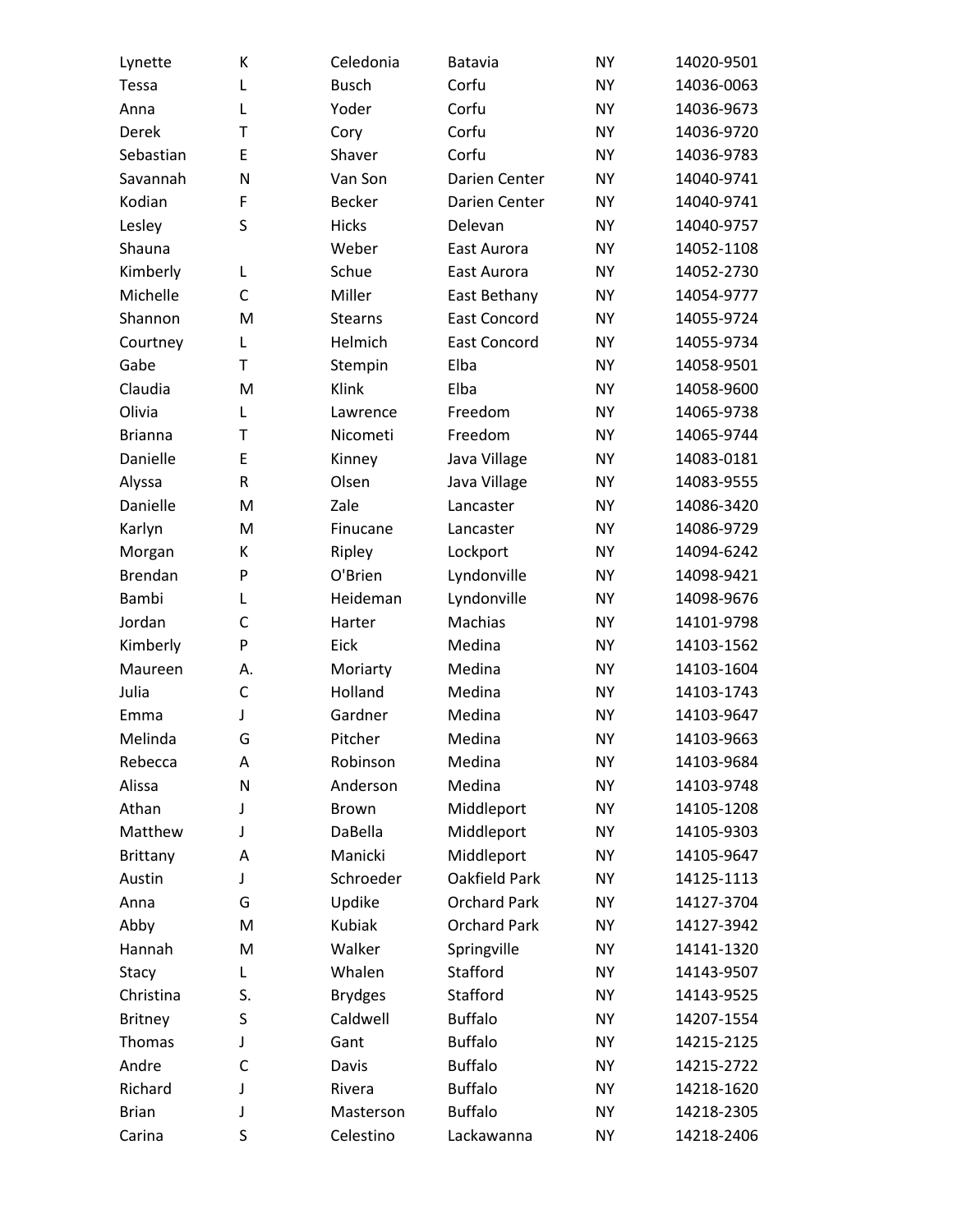| Chadd          | W | Froman        | Albion           | <b>NY</b> | 14411-1219 |
|----------------|---|---------------|------------------|-----------|------------|
| Cynthia        | Α | Russell       | Albion           | <b>NY</b> | 14411-1323 |
| Emma           | J | Mitchell      | Albion           | <b>NY</b> | 14411-9744 |
| Madeline       | R | Corcimiglia   | Bergen           | <b>NY</b> | 14416-9409 |
| Sarah          | E | Corcimiglia   | Bergen           | <b>NY</b> | 14416-9409 |
| David          | S | Mackey        | Bergen           | <b>NY</b> | 14416-9527 |
| Justine        | M | Kenney        | <b>Brockport</b> | <b>NY</b> | 14420-1443 |
| Katherine      | M | May           | <b>Brockport</b> | <b>NY</b> | 14420-2237 |
| Christina      | Ε | Zollweg       | Brockport        | <b>NY</b> | 14420-2264 |
| Anthony        | D | Piano         | Brockport        | <b>NY</b> | 14420-9483 |
| Cassia         | V | McCracken     | Brockport        | <b>NY</b> | 14420-9610 |
| Skye           | A | McGlasson     | Caledonia        | <b>NY</b> | 14423-9637 |
| <b>Brenden</b> | T | O'Neill       | Caledonia        | <b>NY</b> | 14423-9736 |
| Pamela         | C | Johnson       | Canandaigua      | <b>NY</b> | 14424-1016 |
| Yuting         |   | Chiu          | Farmington       | <b>NY</b> | 14425-9636 |
| Danielle       | M | Bolan         | Farmington       | <b>NY</b> | 14425-9756 |
| Tanya          | S | Musiyevich    | Churchville      | <b>NY</b> | 14428-9307 |
| Ashley         | L | Magar         | Churchville      | <b>NY</b> | 14428-9387 |
| Janel          |   | Snitzel       | Churchville      | <b>NY</b> | 14428-9504 |
| Leah           | J | Watkins       | Conesus          | <b>NY</b> | 14435-0026 |
| Margaret       | I | Szczesniak    | Conesus          | <b>NY</b> | 14435-9324 |
| Craig          | M | Perry         | Dansville        | <b>NY</b> | 14437-1304 |
| Christine      | E | Lockhart      | Dansville        | <b>NY</b> | 14437-1337 |
| Robert         | J | Gray          | Dansville        | <b>NY</b> | 14437-1424 |
| Cassondra      | L | <b>Bowes</b>  | Dansville        | <b>NY</b> | 14437-1744 |
| Emily          | К | Welton        | Dansville        | <b>NY</b> | 14437-9105 |
| Christine      |   | Veaunt        | Dansville        | <b>NY</b> | 14437-9197 |
| Dianna         | L | Carvalho      | Dansville        | <b>NY</b> | 14437-9424 |
| Tara           |   | Schramm       | Dansville        | <b>NY</b> | 14437-9568 |
| Theresa        | J | Rakiewicz     | Fairport         | <b>NY</b> | 14450-3207 |
| Anthony        | S | <b>Nieves</b> | Geneseo          | <b>NY</b> | 14454-1342 |
| Michelle       | S | Piedmonte     | Geneseo          | <b>NY</b> | 14454-9507 |
| Allison        | G | Ludlow        | Geneseo          | <b>NY</b> | 14454-9717 |
| Catherine      | R | Ludlow        | Geneseo          | <b>NY</b> | 14454-9717 |
| Kathleen       | Α | Piehl         | Geneseo          | <b>NY</b> | 14454-9766 |
| Cheyenne       | E | Zaremba       | Hamlin           | <b>NY</b> | 14464-9340 |
| Alison         | L | Massaro       | Henrietta        | <b>NY</b> | 14467-9381 |
| Tracy          | Α | Wheater       | Hilton           | <b>NY</b> | 14468-9003 |
| Clayton        | D | Panipinto     | Bloomfield       | <b>NY</b> | 14469-9720 |
| Kealy          | M | Hargreaves    | Holley           | <b>NY</b> | 14470      |
| Jennifer       | M | DeVault       | Holley           | <b>NY</b> | 14470-1062 |
| Bethany        | E | Bentivegna    | Holley           | <b>NY</b> | 14470-1112 |
| Mary           | P | Buggie-Hunt   | Holley           | <b>NY</b> | 14470-9324 |
| Tashanna       |   | Hards         | Holley           | <b>NY</b> | 14470-9324 |
| Michael        | P | Kimble        | Holley           | <b>NY</b> | 14470-9347 |
| Heather        | L | Jones         | Holley           | <b>NY</b> | 14470-9723 |
| Grace          | E | Callaghan     | Holley           | <b>NY</b> | 14470-9736 |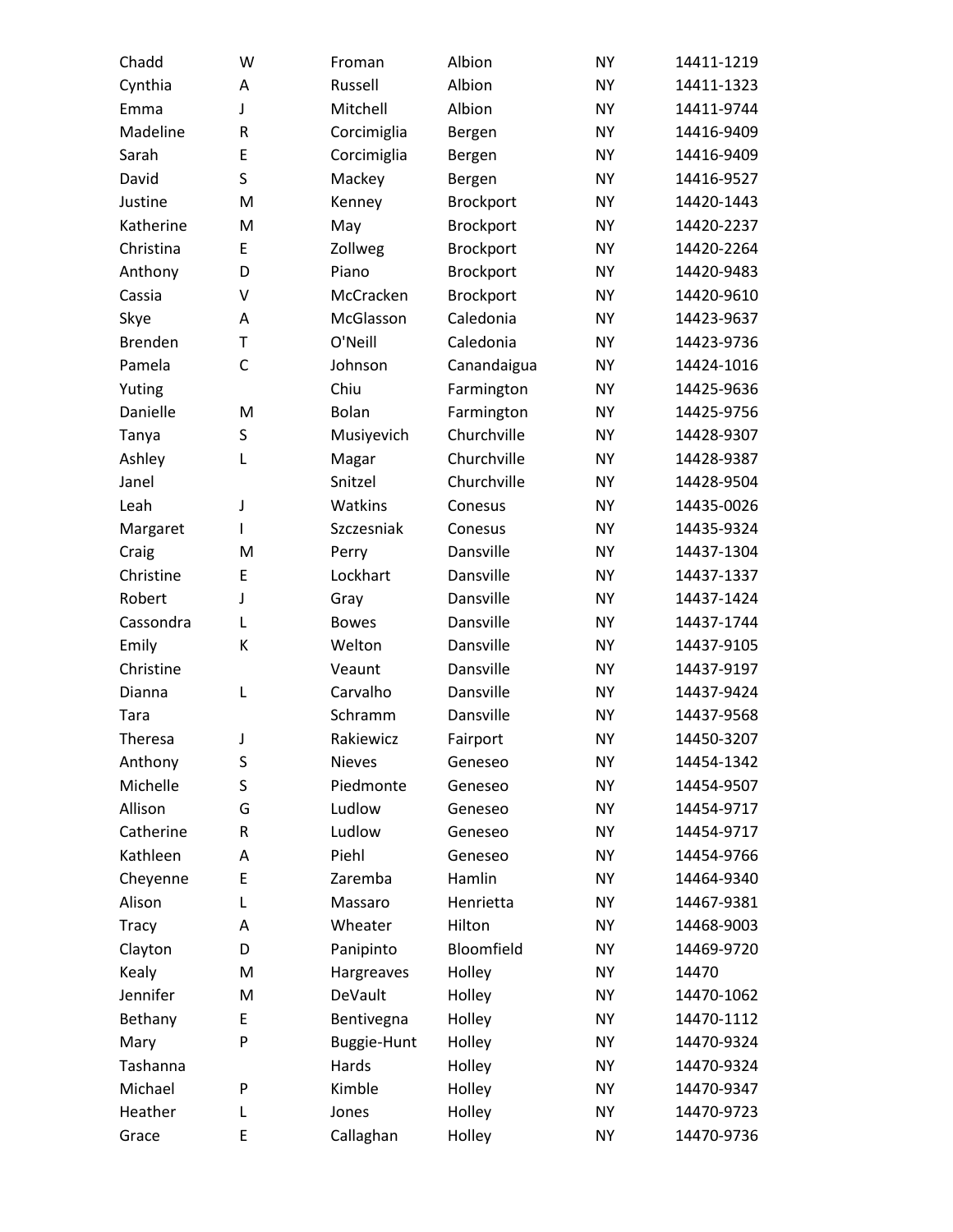| Courtney        | S | <b>Statt</b>   | Honeoye             | <b>NY</b> | 14471-9368 |
|-----------------|---|----------------|---------------------|-----------|------------|
| Chloe           | C | Hooper         | Honeoye Falls       | <b>NY</b> | 14472-1228 |
| Jennifer        | M | Falta          | Honeoye Falls       | <b>NY</b> | 14472-9768 |
| Karin           | L | Forte          | Kendall             | <b>NY</b> | 14476-9758 |
| Rebekah         | J | Miller         | Le Roy              | <b>NY</b> | 14482-1220 |
| Linda           | L | Cassidy        | Le Roy              | <b>NY</b> | 14482-1365 |
| Mary            | M | Ross           | Le Roy              | <b>NY</b> | 14482-1428 |
| Matthew         | B | Cray           | Le Roy              | <b>NY</b> | 14482-1508 |
| Casey           | L | Miller         | Le Roy              | <b>NY</b> | 14482-8901 |
| Kara            | B | Miller         | Le Roy              | <b>NY</b> | 14482-8918 |
| Lauren          | M | Hull           | Le Roy              | <b>NY</b> | 14482-8941 |
| Bethany         | D | DiSalvo        | Le Roy              | <b>NY</b> | 14482-9702 |
| Aaron           |   | Lyons          | Le Roy              | <b>NY</b> | 14482-9748 |
| Steven          | J | Evans          | Lima                | <b>NY</b> | 14485-9722 |
| lan             | M | Adams          | Lima                | <b>NY</b> | 14485-9745 |
| Clinton         | J | Richards       | Livonia             | <b>NY</b> | 14487-9604 |
| Kristin         | R | Bergeron       | <b>Mount Morris</b> | <b>NY</b> | 14510-1211 |
| Josiah          | D | Seaburg        | North Chili         | <b>NY</b> | 14514-9751 |
| Heather         | R | McKeown        | Nunda               | <b>NY</b> | 14517-9631 |
| Rachel          |   | <b>DeVries</b> | Ontario             | <b>NY</b> | 14519-9160 |
| Sandra          | D | Fanton         | Pavilion            | <b>NY</b> | 14525-9511 |
| Joshua          | D | Spicer         | Pavilion            | <b>NY</b> | 14525-9517 |
| Rebekah         | S | Spicer         | Pavilion            | <b>NY</b> | 14525-9517 |
| Benjamin        | N | Werner         | Pavilion            | <b>NY</b> | 14525-9709 |
| Jason           | P | Everett        | Pavilion            | <b>NY</b> | 14525-9741 |
| Kellie          | M | Cruz           | Perry               | <b>NY</b> | 14530-1437 |
| Renee           | A | Malove         | Perry               | <b>NY</b> | 14530-1507 |
| Melanie         | J | <b>Beck</b>    | Perry               | <b>NY</b> | 14530-1525 |
| Jessica         | E | Kendall        | Perry               | <b>NY</b> | 14530-1545 |
| Nicholas        | B | Strollo        | Perry               | <b>NY</b> | 14530-1627 |
| Robert          | С | Swisher        | Piffard             | <b>NY</b> | 14533-9731 |
| Kayla           | M | Richardson     | Pittsford           | <b>NY</b> | 14534-2604 |
| Ashley          | B | Cassidy        | Retsof              | <b>NY</b> | 14539      |
| <b>Brittany</b> | L | Sheffield      | Spencerport         | <b>NY</b> | 14559-1509 |
| Benjamin        |   | <b>Bruton</b>  | Spencerport         | <b>NY</b> | 14559-2133 |
| Kristen         | Α | Stephany       | Warsaw              | <b>NY</b> | 14569-1214 |
| Victoria        | L | Sutay          | Warsaw              | <b>NY</b> | 14569-1427 |
| Danielle        | M | VanScooter     | Wayland             | <b>NY</b> | 14572-9300 |
| Carrie          | A | Carney         | Wayland             | <b>NY</b> | 14572-9588 |
| Andrew          | T | Slisher        | West Henrietta      | <b>NY</b> | 14586-9652 |
| Denise          | M | Liedmann       | Williamson          | <b>NY</b> | 14589-9275 |
| Jeffrey         | B | Miller         | Wyoming             | <b>NY</b> | 14591-9002 |
| Nickolas        |   | Taylor         | Wyoming             | <b>NY</b> | 14591-9533 |
|                 |   | Clyburn-       |                     |           |            |
| Lazarus         | L | Dawson         | Rochester           | <b>NY</b> | 14605      |
| Shawn           | D | Wolfgram       | Rochester           | <b>NY</b> | 14606-3257 |
| Jacob           | C | Buchanan       | Rochester           | <b>NY</b> | 14606-4138 |